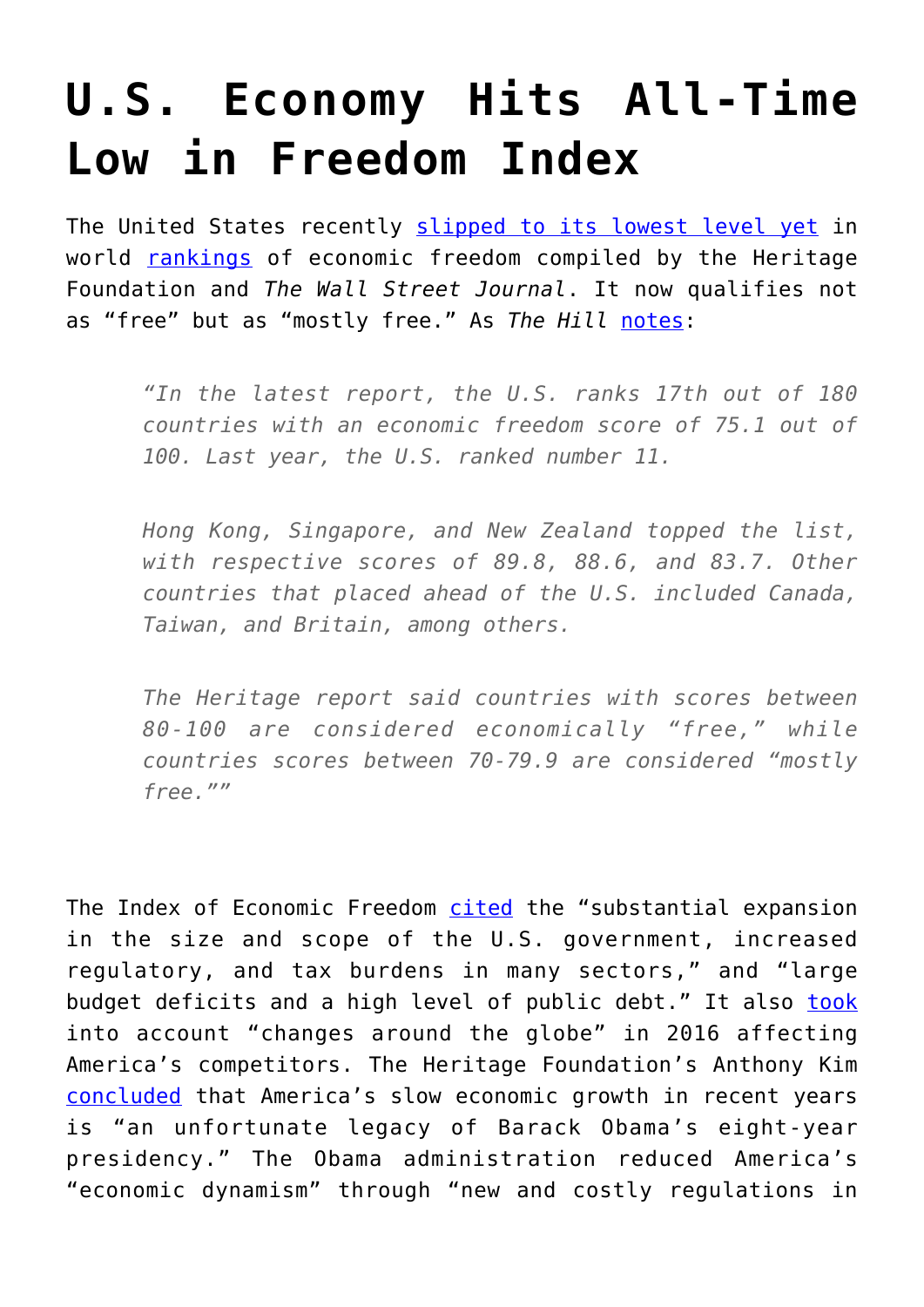areas like finance" and "health care," and the environment" that shrank "opportunities for nongovernmental production and investment." Moreover, the "growth of government has been accompanied by increasing cronyism that has undermined the rule of law and perceptions of fairness."

The Heritage Foundation is not the only think tank to conclude that economic freedom has diminished in the United States over the last decade. The Fraser Institute and Cato Institute reached the [same conclusion](https://www.cato.org/economic-freedom-world) recently in their *Economic Freedom of the World* rankings, noting that "the United States has seen its economic freedom score plummet in recent years, compared to 2000 when it ranked second globally." Freedom has also declined in non-economic terms in the U.S. in recent years: The Cato Institute's overall Human Freedom Index also shows a decline, with the U.S. falling to a rank of  $23<sup>rd</sup>$  $23<sup>rd</sup>$  $23<sup>rd</sup>$  in 2016, as compared to  $20^{th}$  $20^{th}$  $20^{th}$  in  $2015$ .

Shrinking economic freedom is bad for your health. Communist and formerly communist countries like Russia tend to have [shorter average life expectancies](https://cei.org/blog/economic-freedom-declines-again-government-control-bad-your-health) than free market-oriented countries. That's true even when the capitalist countries have [fewer](https://cei.org/blog/hans-rosling-antidote-pessimism-dies-68) natural resources, lower per capita incomes, and fewer [doctors](https://cei.org/blog/hans-rosling-antidote-pessimism-dies-68). In 1999, just before Marxist Hugo Chavez took power in Venezuela, life expectancy was three years longer in Venezuela than in Colombia (according to the World Almanac). But after years of socialist rule, life expectancy in Venezuela is now a year [shorter](http://www.worldlifeexpectancy.com/venezuela-life-expectancy) than in Colombia, even if you believe Venezuela's rosy official statistics. Venezuela's Marxist government [denies](http://venezuelatoday.net/venezuelas-u-n-representative-denies-economic-crisis-amidst-starvation-in-his-country/) widespread reports of [malnutrition,](http://www.inquisitr.com/3517032/children-are-starving-to-death-in-socialist-venezuela/) even as *The [New York Times](https://www.nytimes.com/2016/12/25/world/americas/venezuela-hunger.html?_r=0)* and other newspapers report [children](https://www.nytimes.com/2016/12/25/world/americas/venezuela-hunger.html?_r=0) and [detainees](http://www.dailymail.co.uk/news/article-3830672/Prisoners-starving-death-Venezuela-s-jails-country-s-economic-collapse-sees-food-medicine-run-out.html) dying of [starvation](https://www.nytimes.com/2016/12/25/world/americas/venezuela-hunger.html?_r=0). As CNN [notes,](http://money.cnn.com/2016/08/11/news/economy/venezuela-food-shortages/) despite food shortages, "Venezuela has denied food and humanitarian aid from groups like Amnesty International and the United Nations. Amnesty officials contest that the